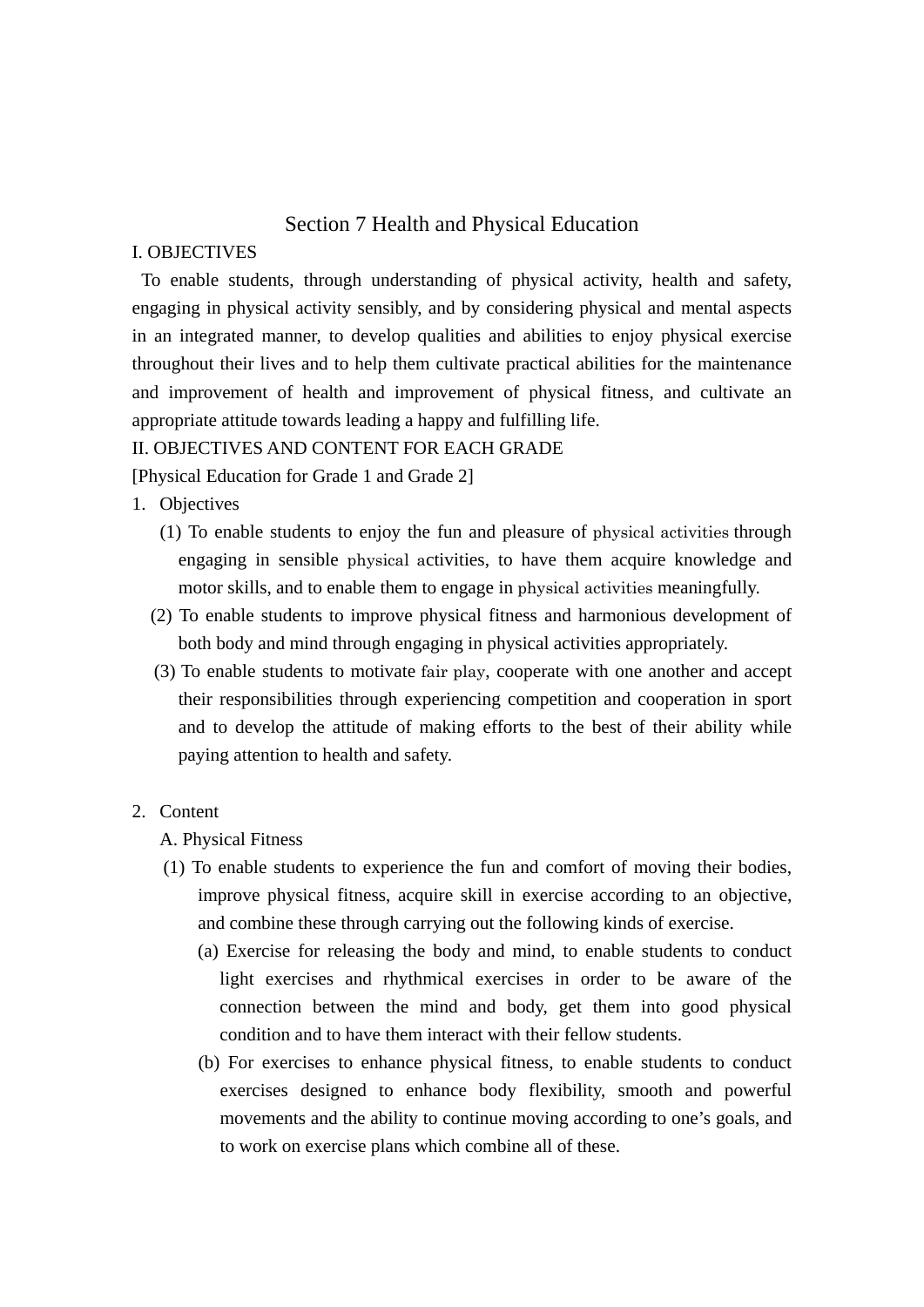- (2) To enable students to be actively engaged in physical fitness exercises and strive to fulfill one's own responsibilities, as well as to minding health and safety.
- (3) To enable students to understand the meaning of physical fitness exercises and how to perform them, as well as how to set up an exercise plan, while also enabling students to devise ways of activities according to their own tasks.

### B. Apparatus Gymnastics

- (1) With regard to the following activities, to enable students to experience the fun and pleasure of being able to perform skills, and to enable the students to perform said skills better.
	- (a) For exercises using mats, to enable students to smoothly carry out basic skills for rolling and other skillful movements, perform techniques which have different requirements and developmental techniques, and to combine these together.
	- (b) For exercises using bars, to enable students to smoothly carry out basic skills for circles and swings, perform techniques which have different requirements and developmental techniques, and to combine these together.
	- (c) For exercises using balance beams, to enable students to smoothly carry out basic skills for gymnastics and balance stunts, perform techniques which have different requirements and developmental techniques, and to combine these together.
	- (d) For exercises using vaulting boxes, to enable students to smoothly carry out basic skills for hecht valts and handsprings, perform techniques which have different requirements and developmental techniques, and to combine these together.
- (2) To enable students to actively engage in apparatus gymnastics, enable students to strive to recognize good performances and fulfill their own responsibilities, and enable them to mind health and safety.
- (3) To enable students to understand things like the characteristics and origin of apparatus gymnastics, the names of techniques and how to perform them, and the physical fitness components expected to improve in conjunction with this, while also enabling the students to devise ways of tackling activities according to their own tasks.
- C. Track and Field
	- (1) With regard to the following activities, to enable students to experience the fun and pleasure of improving upon records and competing, and to enable students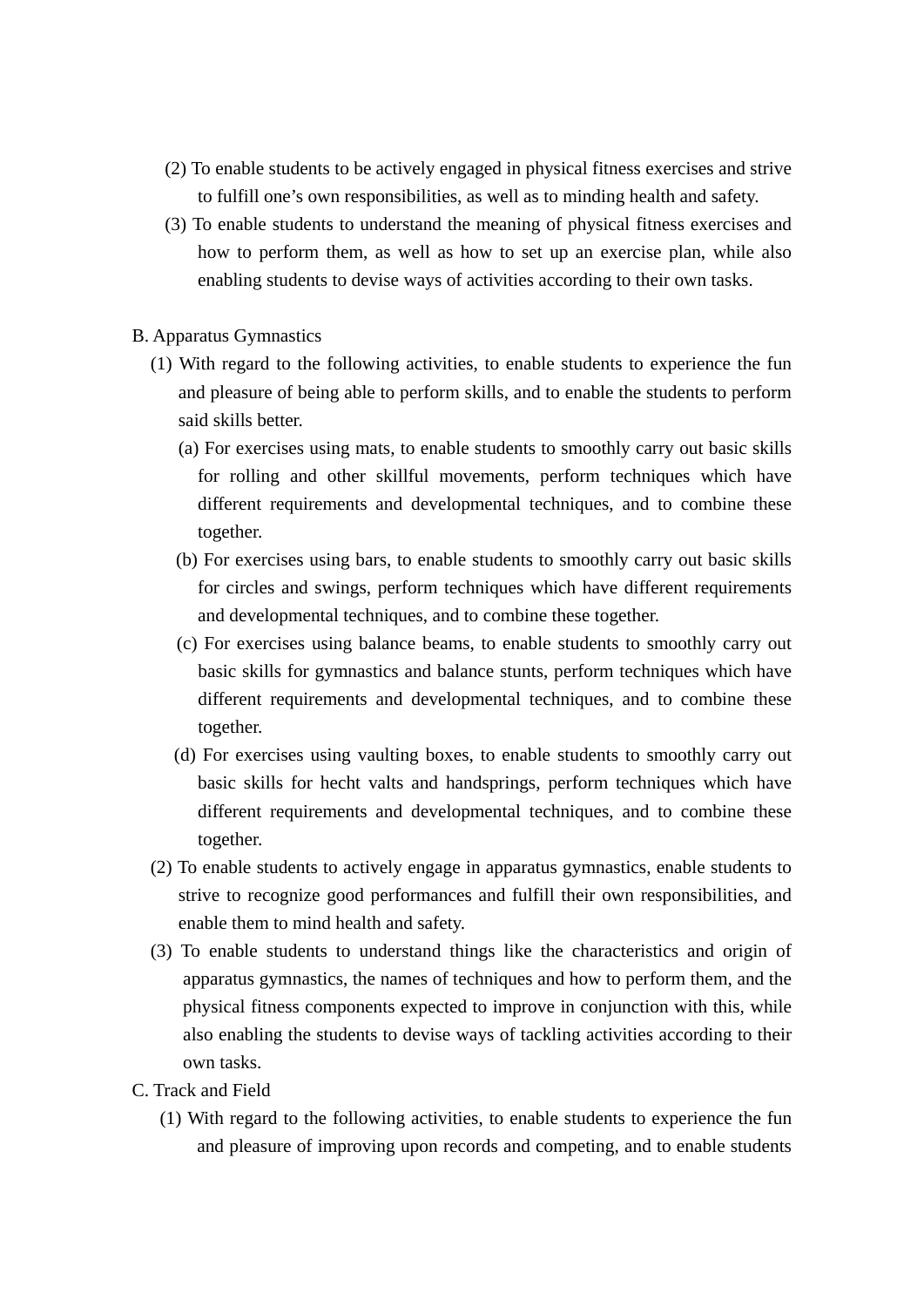to acquire basic motor skills and effective skills.

- (a) To enable students to run swiftly and with smooth movements in short-distance races and relays, to maintain a pace and run a certain distance in long-distance races and to clear hurdles smoothly from rhythmical running in hurdle races.
	- (b) To enable students to take-off quickly and jump from the approach run with the high speed in the running long jump, and to take-off powerfully and clear the bar with a large motion from a rhythmical approach in the running high jump.
- (2) To enable students to engage in track and field. To enable students to accept wins and losses, strive to follow rules and manners and fulfill one's shared role, as well as to enable the students to mind health and safety.
- (3) To enable students to understand the characteristics and origin of track and field, the names of techniques and how to perform them and the physical fitness components expected to improve in conjunction with this, while also enabling the students to devise ways of working on activities according to their own tasks.

D. Swimming

- (1) With regard to the following activities, to enable students to experience the fun and pleasure of improving upon records and competing, and enable students to acquire swimming styles.
	- (a) For freestyle, to enable students to swim quickly while achieving a balance between one's arms and legs and in one's breathing.
	- (b) For breaststroke, to swim for long distances while achieving a balance between one's arms and legs and in one's breathing.
	- (c) For backstroke, to enable students to swim while achieving a balance between one's arms and legs and in one's breathing.
	- (d) For butterfly, to enable students to swim while achieving a balance between one's arms and legs and in one's breathing.
- (2) To enable students to actively engage in swimming. To enable students to acknowledge wins and losses etc., strive to observe rules and manners and fulfill one's own responsibilities, as well as to enable the students to mind health and safety, such as knowledge concerning the prevention of swimming accidents.
- (3) To understand the characteristics and origin of swimming, the names of techniques and how to perform them and the physical fitness components expected to improve in conjunction with this, while also enabling the students to devise ways of tackling activities according to their tasks.
- E. Ball Games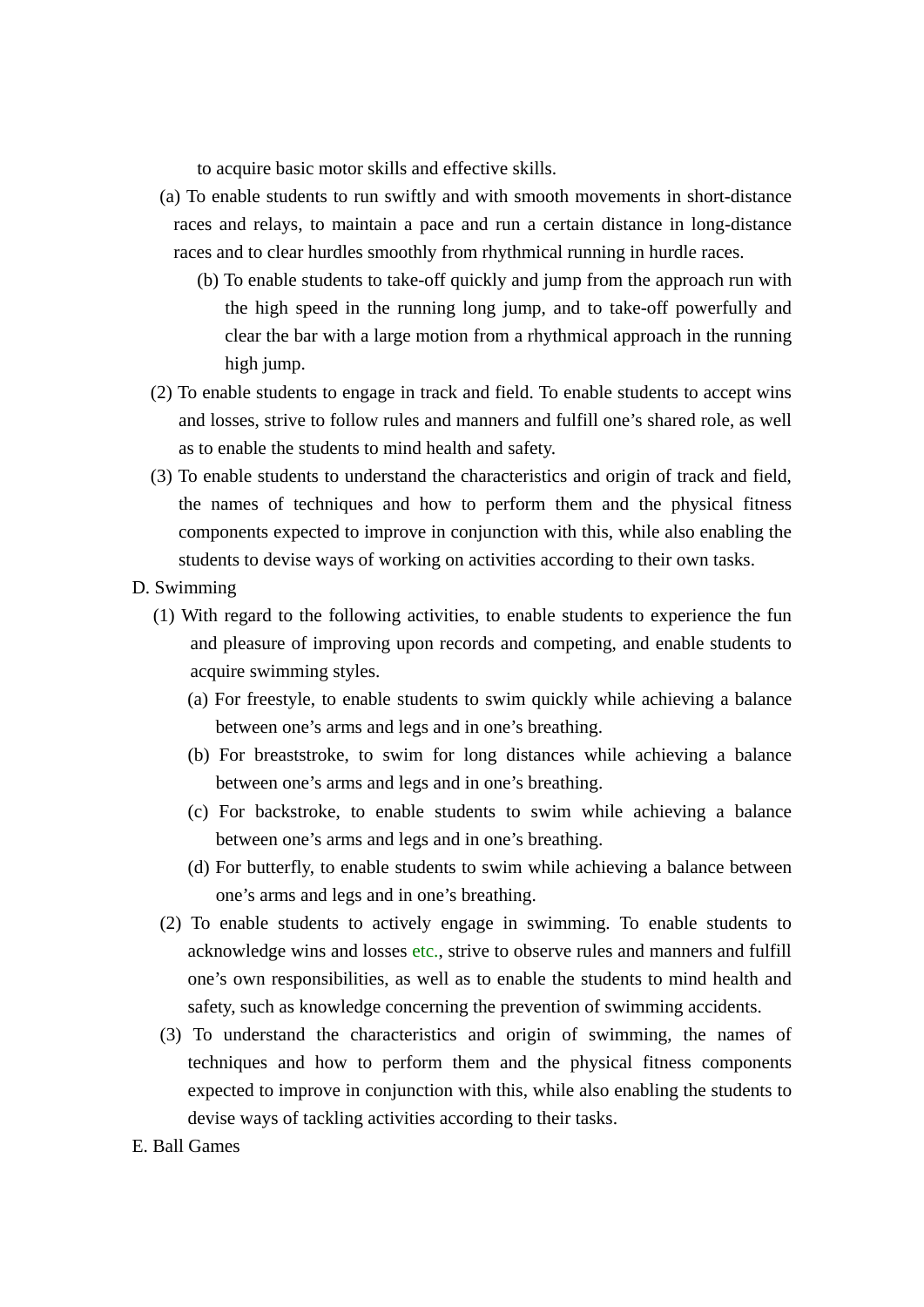- (1) With regard to the following activities, to enable students to experience the fun and pleasure of competing over wins and losses, and to enable the students to engage in games by using basic motor skills and coordinated movements with their teammates.
	- (a) For goal-type games, to enable students to engage in offense and defense in front of the goal via on-the-ball skills and off-the-ball movements such as running into open spaces.
	- (b) For net-type games, to enable students to engage in offense and defense surrounding open areas via on-the-ball skills and off-the-ball movements such as returning to a base position.
	- (c) For baseball-type games, to enable students to engage in offense and defense such as by going on the offensive via basic bat manipulation and base running, and defending via on-the-ball-skills and positioning at a base position.
- (2) To enable students to actively engage in ball games. To enable students to strive to observe fair play, fulfill one's own responsibilities, and take part in discussions on game plan, as well as to enable the students to mind health and safety.
- (3) To enable students to understand the characteristics and origin of ball games, the names of techniques and how to perform them and the physical fitness components expected to be improved in conjunction with this, while also enabling the students to devise ways of solving problems according to their own tasks.
- F. *Budo*
	- (1) With regard to the following exercises, to enable students to experience the fun and pleasure of being able to perform techniques, and to enable the students to perform basic moves and fundamental techniques.
		- (a) For judo, to enable students to engage in offense and defense-like throws and pins by using everything from basic moves to fundamental techniques according to the movements of one's opponent.
		- (b) For kendo, to enable students to engage in offense and defense-like strikes and parries by using everything from basic moves to fundamental techniques according to the movements of one's opponent.
		- (c) For sumo, to enable students to engage in offense and defense like shoves and approaches by using everything from basic moves to fundamental techniques according to the movements of one's opponent.
	- (2) To enable students to actively engage in *budo*. To enable students to respect one's opponent, strive to uphold the ways of traditional conduct and fulfill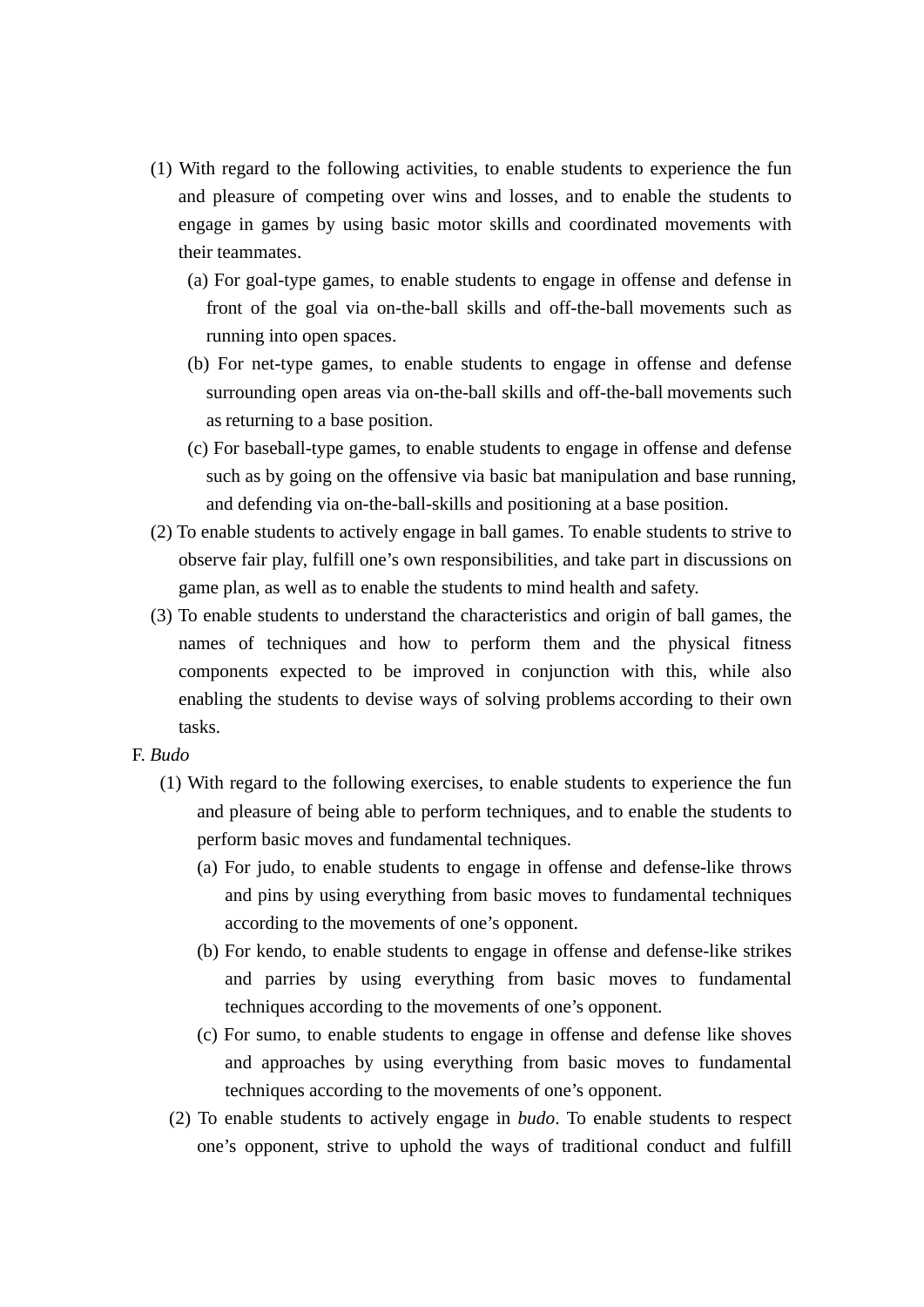one's own responsibilities, as well as to enable the students to mind health and safety, such as not using prohibited skills.

- (3) To enable students to understand the characteristics and origin of *budo*, traditional ways of thinking, the names of techniques and how to perform them and the physical fitness components expected to improve in conjunction with this, while also enabling the students to devise ways of tackling activities according to their own tasks.
- G. Dance
	- (1) With regard to the following activities, to enable students to experience the fun and pleasure of putting feeling into dancing and group dancing, and to enable the students to interact through expression and dance while holding onto an image.
		- (a) For creative dance, to enable students to dance by taking hold of an image that one would like to express from among various themes, express oneself improvisationally by varying one's movements and give rise to integrated expression with variation.
		- (b) For folk dance, to enable students to perceive characteristics of dancing styles and to dance through characteristic steps and movements in conjunction with music.
		- (c) For contemporary rhythmic dance, to enable students to perceive characteristics of rhythm and to dance to a rhythm with one's entire body by combining movements with variation.
	- (2) To enable students to actively engage in dance. To strive to recognize excellence and fulfill one's own responsibilities, as well as to enable the students to mind health and safety.
	- (3) To enable students to understand dance characteristics, its origin and means of its expression, as well as the physical fitness components expected to improve in conjunction with this, while also enabling the students to devise ways of tackling activities according to their own tasks.
- H. Theory of Sport and Physical Education
	- (1) To enable the students to understand that exercise and sports are diverse.
		- (a) Exercise and sports were born and developed from such necessities as moving one's body and maintaining health, as well as joys such as testing one's strength in accordance with competitive sports.
		- (b) There are a wide variety of ways to be involved to exercise and sports, such as performing, watching and supporting them.
		- (c) Exercise and sports have unique techniques and strategies, and there are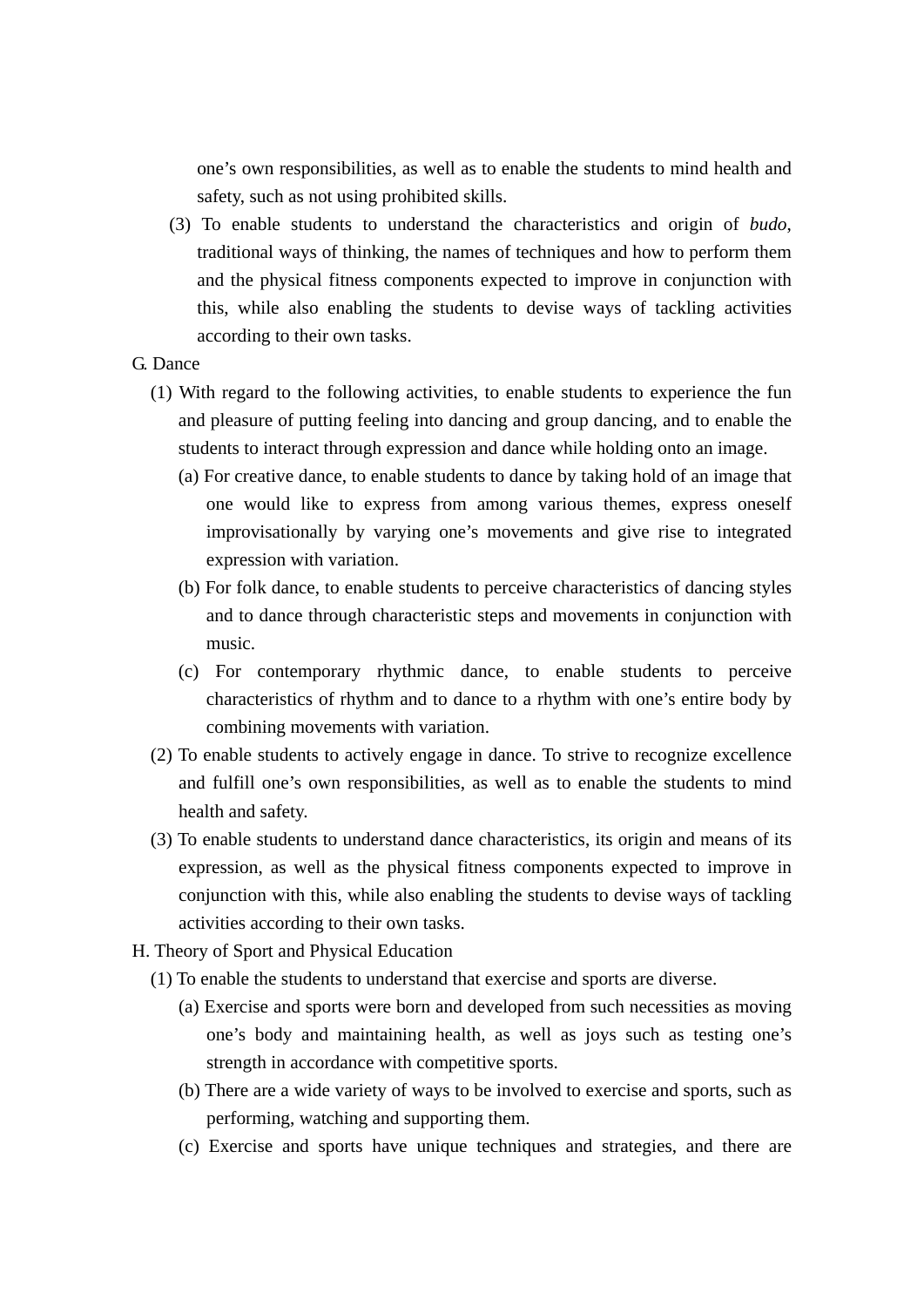certain methods for how to learn these.

- (2) To enable students to understand the significance and results of exercise and sports.
	- (a) For exercise and sports, results such as developing one's body, maintaining its functions and improving physical strength can be expected, along with psychological results like acquiring self-confidence and eliminating stress.
	- (b) For exercise and sports, results such as enhancing one's sociability can be expected, such as by consenting to rules and manners and building appropriate personal relationships.
	- (c) When engaging in exercise and sports, it is necessary to pay attention to health and safety, such as by selecting exercises on the basis of factors like their characteristics and purpose, as well as one's developmental stage and physical condition.

[Physical Education Field for Grade 3]

- 1. Objectives
	- (1) To enable students to experience the fun and pleasure of physical activities through engaging in sensible physical activities, to enhance their knowledge and motor skills and to enable them to engage in physical activities meaningfully at every life stage.
	- (2) To enable students to be more skilled in their ability to improve their physical fitness on a personal basis, and to enable harmonious development of both body and mind in engaging in physical activities appropriately.
	- (3) To enable students to motivate fair play, cooperate with one another, accept their responsibilities and participate through experiencing competition and cooperation in sport, and to develop the motivation to be familiar with sport in each life stage while paying attention to health and safety.
- 2. Content
- A. Physical Fitness
	- (1To enable students to experience the fun and comfort of moving their bodies, to maintain and improve health and physical fitness, and to make an appropriate exercise plan in according to an objective and implement this plan.
		- (a) For exercise for releasing body and mind, enable students to conduct light exercises and rhythmical exercises in order to enable students to be aware that the mind and body influence and alter one another. To get the students into good physical condition according to the condition of their body, and to have them actively interact with their fellow students.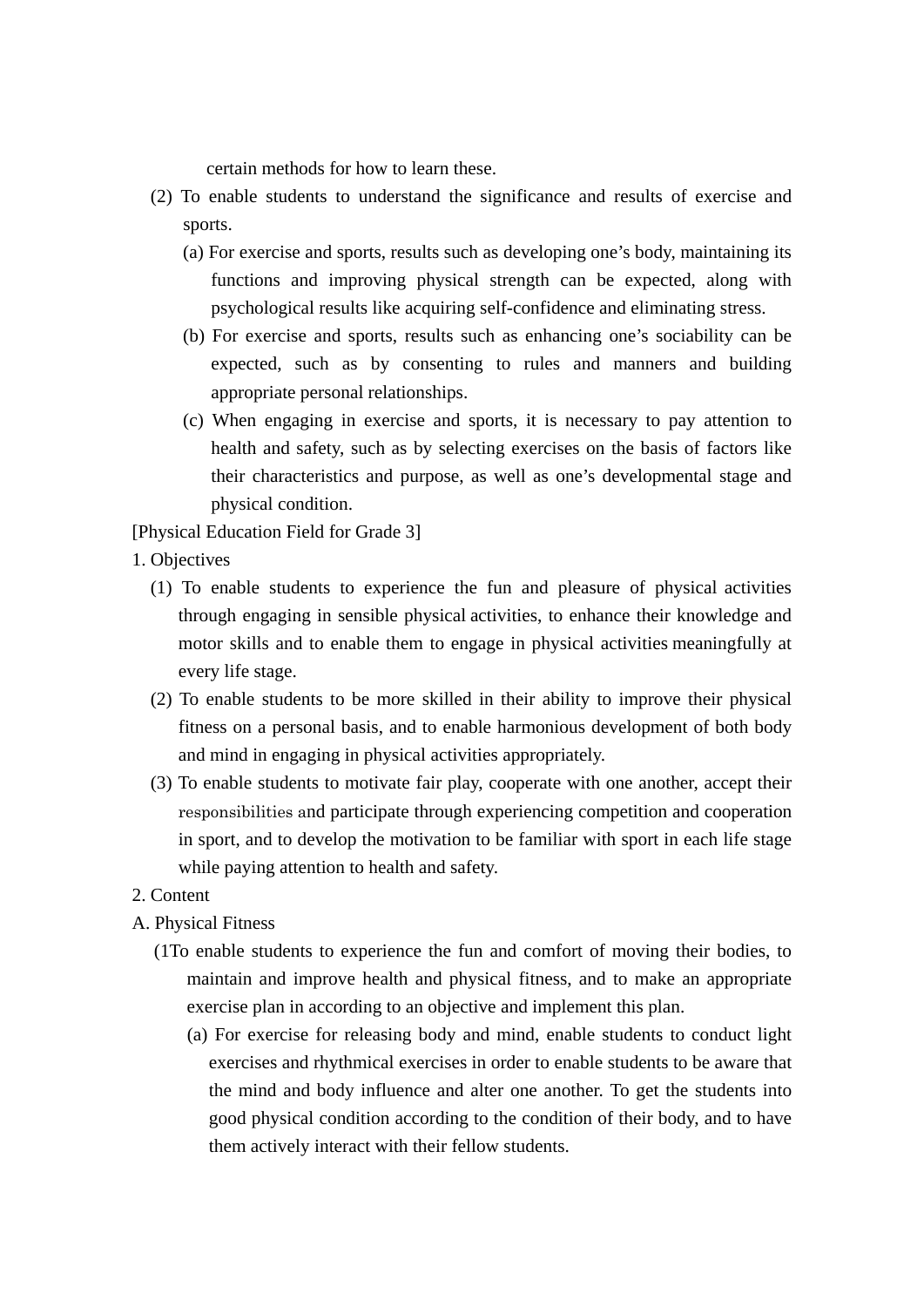- (b) For exercise to enhance physical fitness, to set up and work on exercise plans which aim to maintain and improve health and enhance balanced physical fitness according to one's goals.
- (2) To enable students to independently engage in physical fitness exercises, strive to take differences in physical fitness into consideration and to fulfill one's own responsibilities, as well as to enable the students to maintain health and safety.
- (3) To enable students to understand the meaning of continuing with exercise, the structure of the body and general principles for exercise, while also enabling the students to devise ways of activities according to their own tasks.
- B. Apparatus Gymnastics
	- (1) With regard to the following activities, to enable students to experience the fun and pleasure of being able to perform techniques, and to enable the students to perform skills appropriate to their own ability.
		- (a) For exercises using mats, to smoothly and steadily carry out basic skills for rolling and other skillful movements, perform techniques which have different requirements and developmental techniques and to configure and perform these.
		- (b) For exercises using bars, to enable students to smoothly and steadily carry out basic skills for circle and swings, perform techniques which have different requirements and developmental techniques and to configure and perform these.
		- (c) For exercises using balance beams, to enable students to smoothly and steadily carry out basic skills for gymnastics and balance stunts, perform techniques which have different requirements and developmental techniques and to combine these.
		- (d) For exercises using vaulting boxes, to enable students to smoothly and steadily carry out basic skills for hecht vaults and handsprings, perform techniques which have different requirements and developmental techniques and to configure and perform these.
	- (2) To enable students to actively engage in apparatus gymnastics, enable the students to strive to recognize good performances and fulfill their own responsibilities, as well as to enable them to maintain health and safety.
	- (3) To understand the names of techniques and how to perform them, how to enhance physical fitness and methods for observing exercise, while also enabling the students to devise ways of tackling activities according to the own task.
- C. Track and Field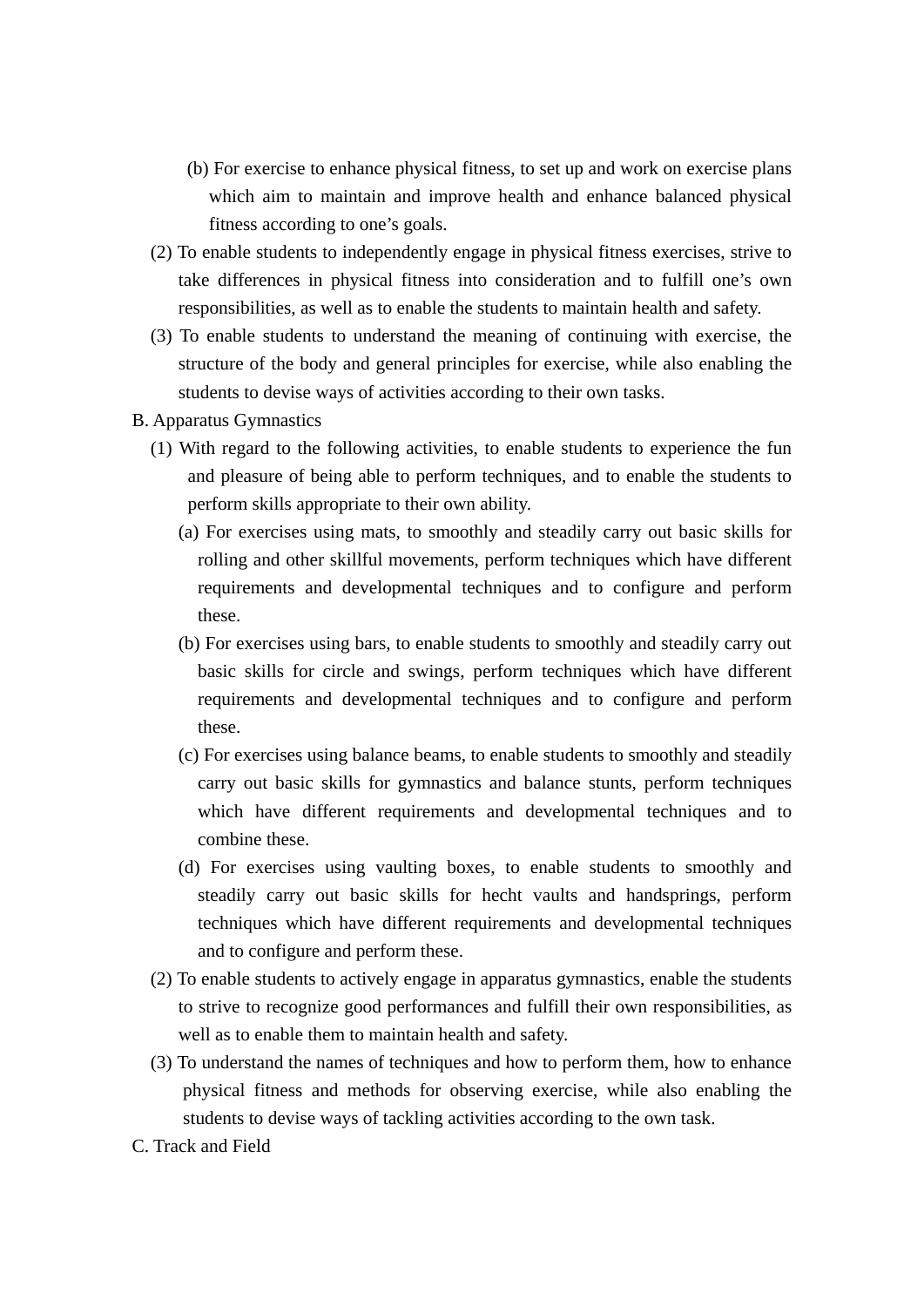(1) With regard to the following activities, to enable students to experience the fun and pleasure of improving upon records and competing, and to allow the students to acquire various types of special skills in each discipline.

 (a) To enable students to run swiftly by means such as carrying out transiting intermediate running smoothly in short-distance races and relays, to run maintaining a pace that is suitable for oneself in long-distance races, and to clear hurdles smoothly while running in a manner which maintains one's speed, in hurdle races.

- (b) To enable students to take-off powerfully and jump from the approach run at a high speed in the running long jump, and to take off powerfully and clear the bar with a large motion from a rhythmical approach run in the running high jump.
- (2) To enable students to engage in track and field voluntarily. To enable students to react to wins and losses calmly, strive to value rules and manners and fulfill one's own responsibilities, as well as to enable the students to maintain health and safety.
- (3) To enable students to understand the names of techniques and how to perform them, how to enhance physical fitness and methods for observing exercise, while also enabling the students to devise ways of working on activities according to their own tasks.

#### D. Swimming

- (1) With regard to the following activities, to enable students to experience the fun and pleasure of improving upon records and competing, and to enable the students to swim efficiently.
	- (a) For freestyle, to enable students to swim quickly and for long distances at a steady pace while maintaining a balance between one's arms and legs and in one's breathing.
	- (b) For breaststroke, to enable students to swim quickly and for long distances at a steady pace while maintaining a balance between one's arms and legs and in one's breathing.
	- (c) For backstroke, to enable students to swim at a steady pace while maintaining a balance between one's arms and legs and in one's breathing.
	- (d) For butterfly, to enable students to swim at a steady pace while maintaining a balance between one's arms and legs and in one's breathing.
	- (e) To enable students to swim by using multiple swimming styles or to do relays.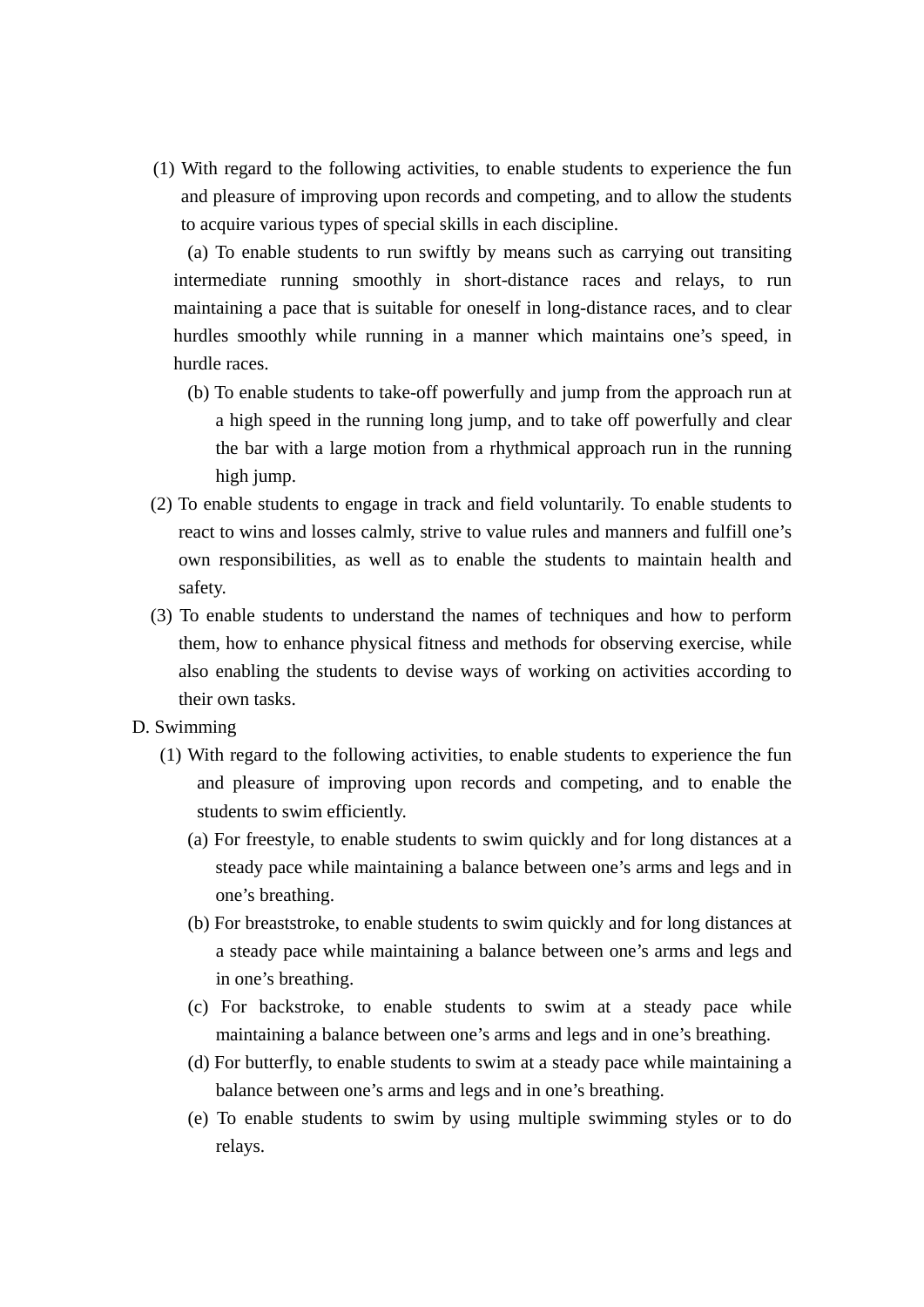- (2) To enable students to actively engage in swimming. To enable students to acknowledge wins and losses, strive to hold rules and manners in high esteem and fulfill one's own responsibilities, as well as to enable the students to maintain health and safety, such as knowledge concerning the prevention of swimming accidents.
- (3) To enable students to understand the names of techniques and how to perform them, how to enhance physical fitness and methods for observing exercise, while also enabling the students to devise ways of tackling activities according to their own tasks.
- E. Ball Games
	- (1) With regard to the following activities, to enable students to experience the fun and pleasure of competing over wins and losses, and to enable the students to engage in games by coordinating with their teammates through skills according to a strategy.

 (a) For goal-type games, to enable students to engage in offense and defense such as by penetrating to in front of the goal via steady on-the-ball-skills and off-the-ball-movements such as creating open spaces.

- (b) For net-type games, to enable students to engage in offense and defense surrounding open areas by steady on-the-ball-skills according to one's role, and coordinated movements with others.
- (c) For baseball-type games, to enable students to engage in offense and defense such as by going on the offense via steady bat manipulation and base running, and manipulation of the ball and a coordinated defense with others.
- (2) To enable students to independently engage in ball games. To strive to hold fair play in high esteem, fulfill one's own responsibilities and contribute to discussions on game plane, as well as to enable the students to maintain health and safety.
- (3) To enable students to understand the names of techniques and how to perform them, how to enhance physical fitness and methods for observing exercise, while also enabling the students to devise ways of solving problems according to their own tasks.
- (F) *Budo*
	- (1) With regard to the following exercises, to enable students to experience the fun and pleasure of being able to enhance skills and perform techniques, and to enable the students to acquire specialty techniques.
		- (a) For judo, to enable students to engage in offense and defense like taking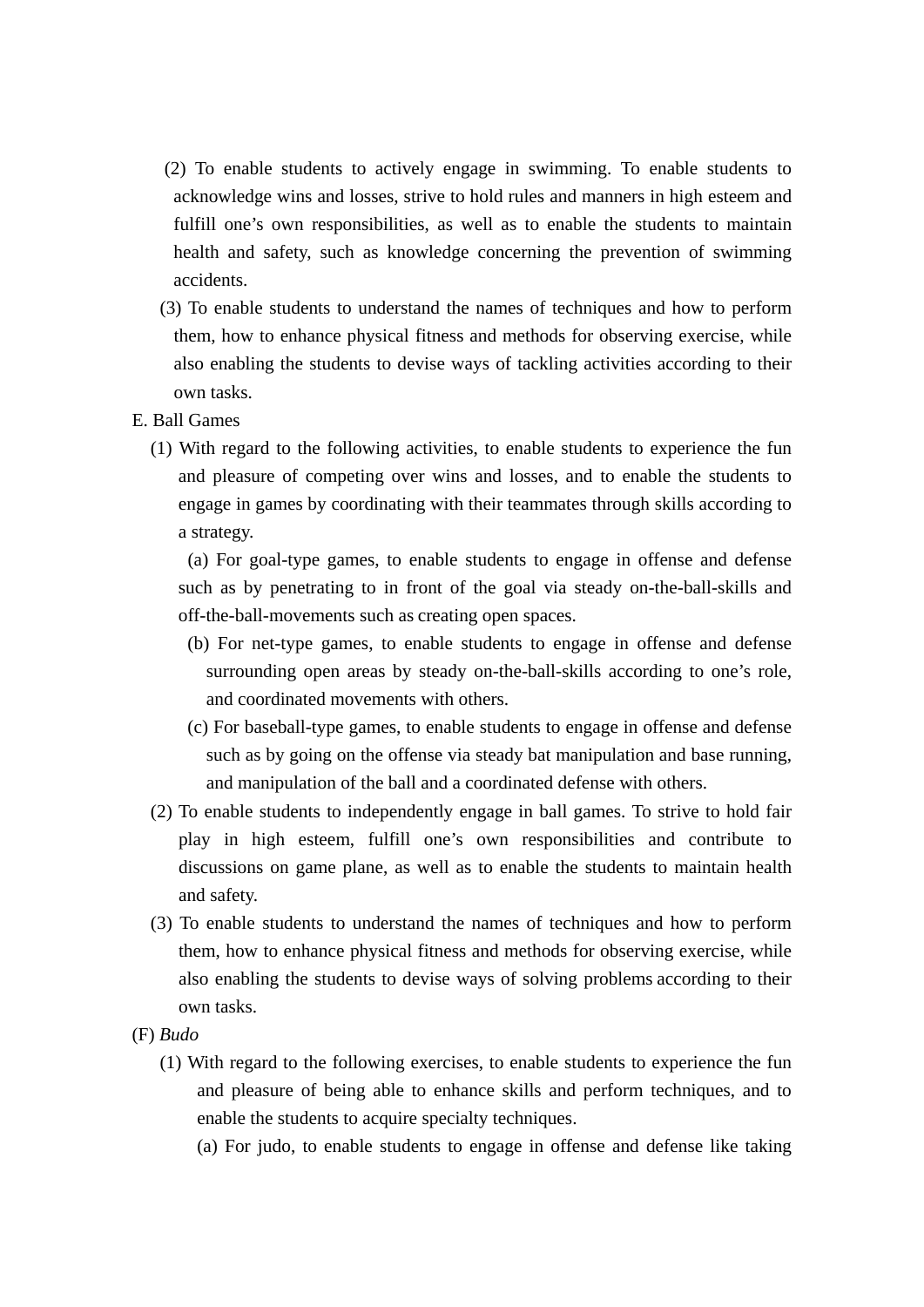down, throwing and pinning one's opponent by using everything from basic moves to fundamental techniques, specialty techniques and combination techniques according to the changes in the movements of one's opponent.

- (b) For kendo, to enable students to engage in offense and defense like upsetting one's opponent's stance and attacking and parrying by using everything from basic moves to fundamental techniques and specialty techniques according to the changes in the movements of one's opponent.
- (c) For sumo, to enable students to engage in offense and defense like taking one's opponent down and throwing and twisting them by using everything from basic moves to fundamental techniques and specialty techniques according to the changes in the movements of one's opponent.
- (2) To enable students to independently engage in *budo*. To respect one's opponent, strive to hold the ways of traditional conduct in high esteem and fulfill one's own responsibilities, as well as to enable the students to maintain health and safety.
- (3) To enable students to understand things like traditional ways of thinking, the names of techniques and how to go about observing lessons, how to enhance physical fitness and methods for observing exercise, while also enabling the students to devise ways of tackling activities according to their own tasks.

#### G. Dance

- (1) With regard to the following activities, to enable students to experience the fun and pleasure of putting feeling into dancing and free group dancing, and to enable the students to interact and present themselves through expression and dance which intensifies an image.
	- (a) For creative dance, to enable students to dance by taking hold of an image suited to a theme that one would like to express, expressing oneself improvisationally as an individual or in groups by adding variety and through movements that have pacing and dynamics and make use of open spaces, and pulling this together into simple works.
	- (b) For folk dance, to enable students to perceive characteristics of dancing styles and to dance through characteristic steps, movements and the positioning in conjunction with music.
	- (c) For contemporary rhythmic dance, to enable students to perceive characteristics of rhythm and to dance to a rhythm with one's entire body by adding variations and cohesiveness.
- (2) To enable students to independently engage in dance. To enable students to strive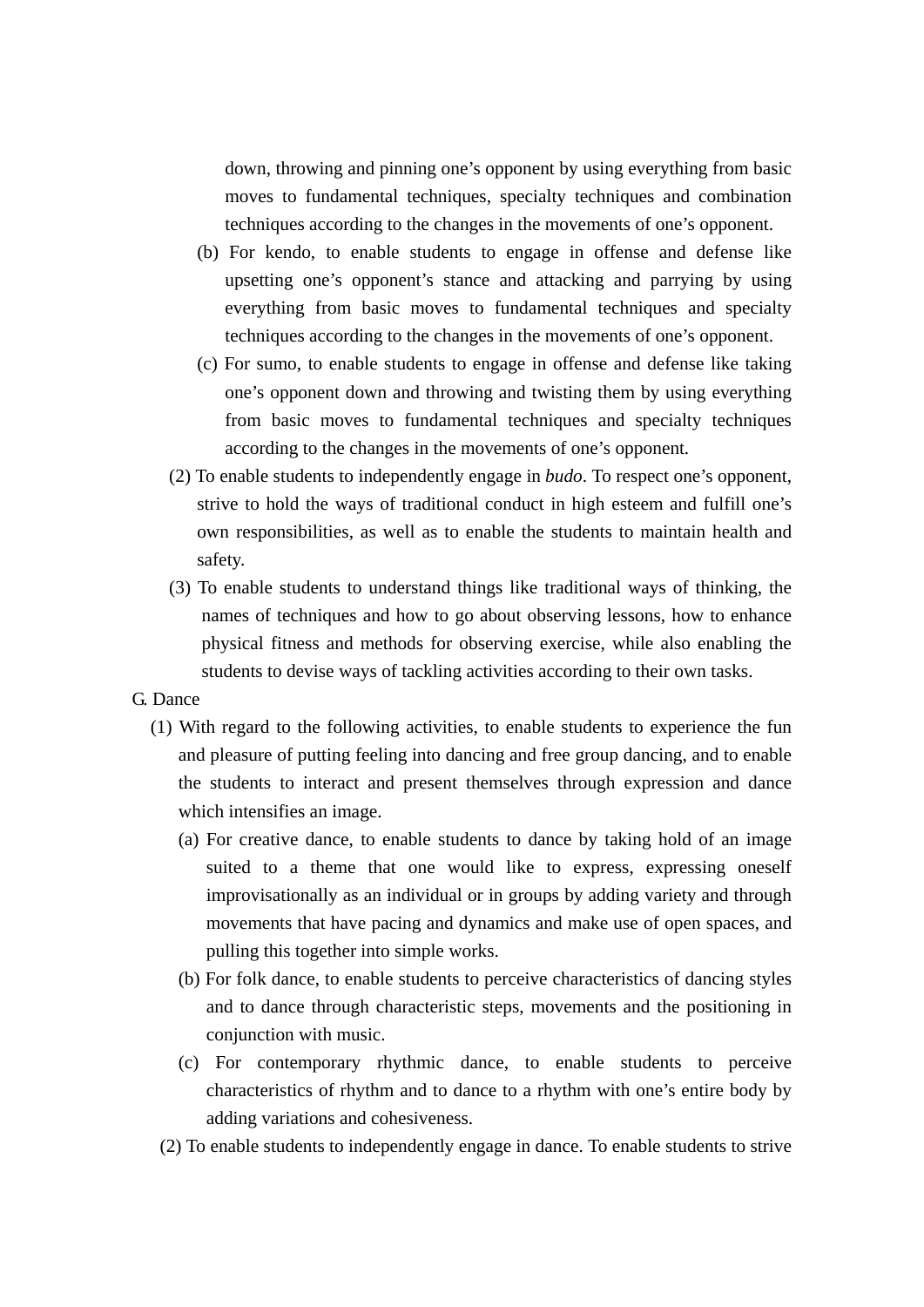to recognize one another's differences and merits and fulfill one's own responsibilities, as well as to enable the students to maintain health and safety.

 (3) To understand dance names and terminology, dance characteristics and means of expression, how to enhance physical fitness, and means of interaction and presentation, while also enabling the students to devise ways of tackling activities according to their own tasks.

H. Theory of Sport and Physical Education

- (1) To enable the students to understand the significance of sports as culture.
	- (a) Sports are important for leading a cultural life and living better.
	- (b) The Olympics, international sports events and the like play a major role in international goodwill and world peace.
	- (c) Sports bring people together people by transcending differences in ethnicity, country, race, gender and handicaps.

[Handling the Content]

- (1) The various fields in "Content" are to be treated in the following manner:
	- (a) In Grade 1 and Grade 2 all of the students should take "A. Physical Fitness" through "H. Theory of Physical Education." In doing so, the students are to take "A. Physical Fitness" and "H. Theory of Sport and Physical Education" throughout the two grades.
	- (b) For Grade 3 all of the students should take "A. Physical Fitness" and "H. Theory of Sport and Physical Education." One or more should be chosen from out of "B. Apparatus Gymnastics," "C. Track and Field," "D. Swimming," and "G. Dance," as well as one or more from among "E. Ball Games" and "F. Budo," respectively, in order to allow the students to take these subjects.
- (2) The items indicated in "A. Physical Fitness" through "H. Theory of Sport and Physical Education" in "Content" should be dealt with in the following manner.
	- (a) With regard to the exercises in (1)-(a) of "A. Physical Fitness," instruction can be provided by aiming to relate these to "B. Apparatus Gymnastics" through "G. Dance," while also aiming to connect these to health fields such as mental health. In addition, for the exercises in (1)-(b) of "A. Physical Fitness," instruction can be provided in Grade 1 and Grade 2 by placing emphasis on exercises designed to enhance the ability to maintain motion, and enhancing balanced physical strength should also be kept in mind. For Grade 3, instructional methods such as covering examples of exercises which the students can tackle in their daily lives should be devised.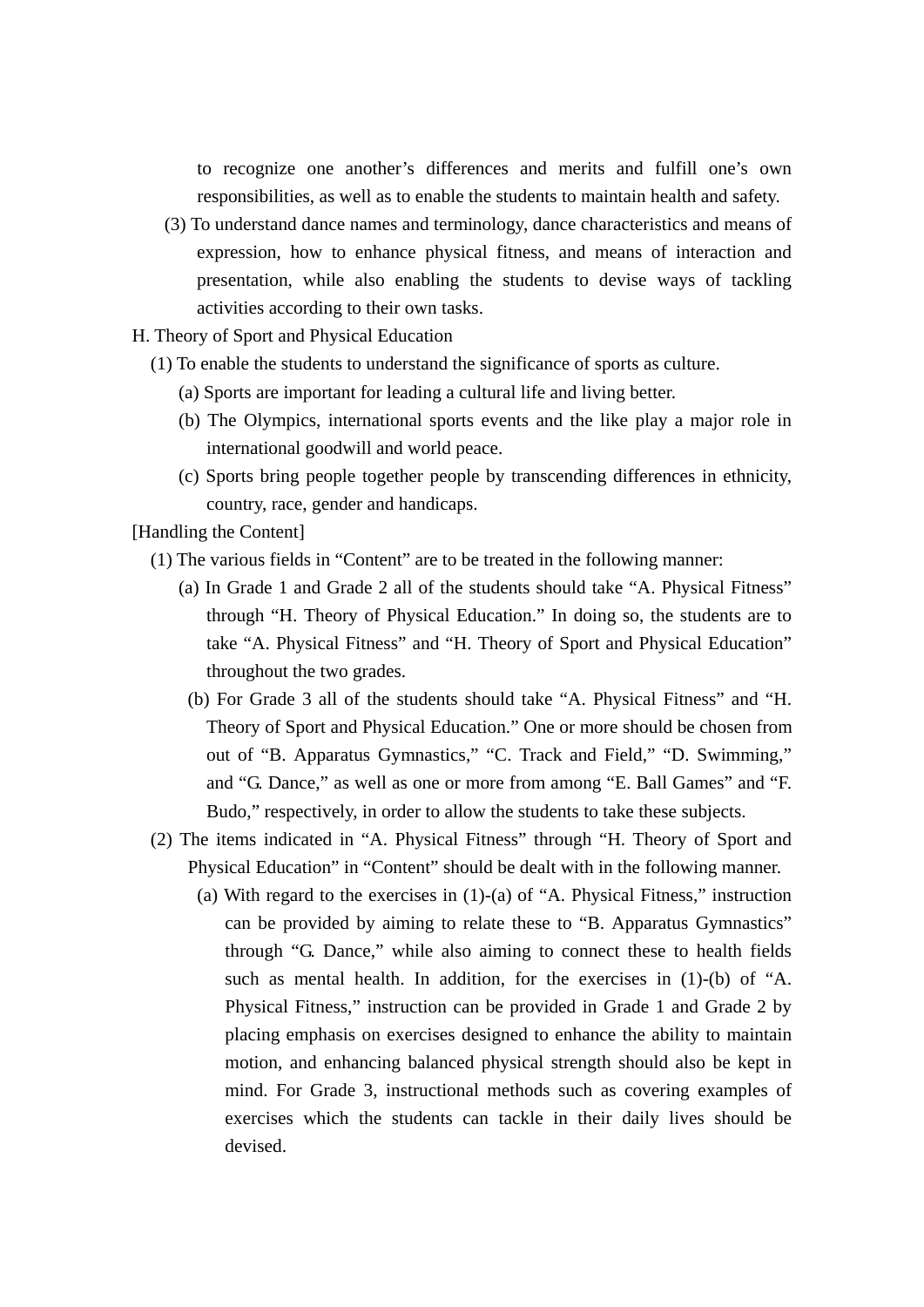- (b) With regard to the exercises in (1) of "B. Apparatus Gymnastics," for Grade 1 and Grade 2 two items including (a) and another item should be selected from between (a) and (d) to allow the students to take said items. For Grade 3, one item should be selected from between (a) and (d) to allow the students to take said item.
- (c) With regard to the exercises in (1) of "C. Track and Field," a selection should be made from among the respective exercises indicated in (a) and (b) to allow the students to take said item.
- (d) With regard to the exercises in (1) of "D. Swimming," for Grade 1 and Grade 2 two items including either (a) or (b) and another item should be selected from between (a) and (d) to allow the students to take said items. For Grade 3, one item should be selected from between (a) and (e) to allow the students to take said item. In addition, starting from in the water and turns should also be covered in relation to swimming styles. With regard to swimming instruction, this may be foregone in cases where it is difficult to ensure an appropriate swimming venue, but knowledge concerning the prevention of swimming accidents must be covered. Furthermore, this should be covered in relation to first-aid treatment in the Health section.
- (e) With regard to the exercises in (1) of "E. Ball Sports," for Grade 1 and Grade 2 all of the students should take (a) through (c). For Grade 3, two items should be selected from between (a) and (c) to allow the students to take said items. In addition, either basketball, handball or soccer should be covered for (a); volleyball, table tennis, tennis or badminton should be covered for (b); and softball should be covered for (c) as appropriate. The students can engage in other types of exercises in accordance with the circumstances of the region and the school. For the implementation of (c), in the event that it is difficult to ensure an athletic field of adequate size, then this is to be carried out by devising instructional methods.
- (f) With regard to the exercises in (1) of "F. *Budo*," one item should be selected from between (a) and (c) to allow the students to take said item. It is possible to have the students engage in other types of *budo*, such as *naginata*, in accordance with the circumstances of the region and the school. In addition, in the event that it is difficult to ensure a *budo* area then this is to be carried out by devising instructional methods. What is more, due consideration is to be paid to ensuring safety, such as by providing instruction in a phased manner based on the students' learning stage and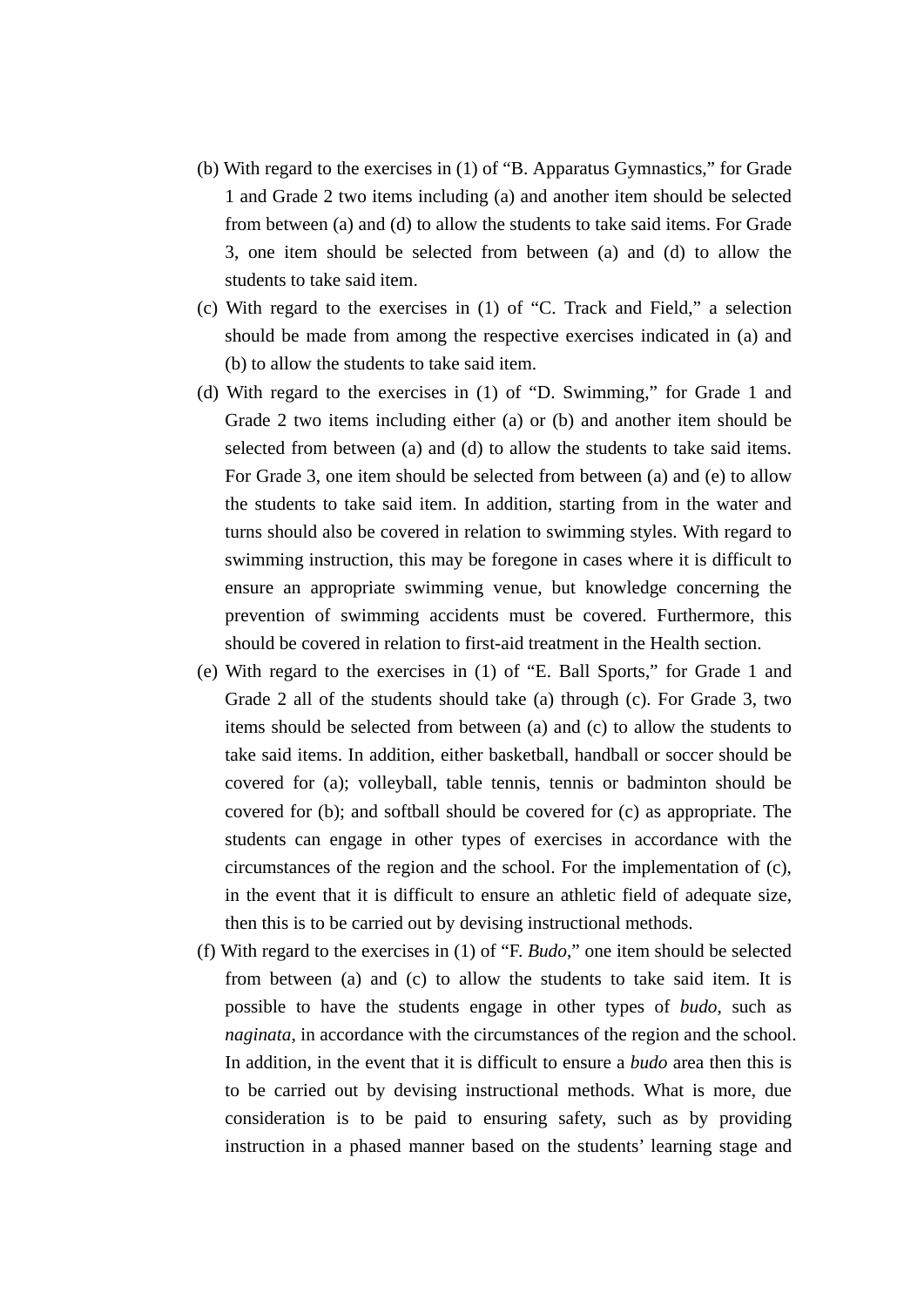individual differences.

- (g) With regard to the exercises in (1) of "G. Dance," a selection should be made from (a) through (c) to allow the students to take said item. The students can engage in other types of dance in accordance with the circumstances of the region and the school.
- (h) With regard to "H. Theory of Physical Education" in "Content" for Grades 1 and 2, (1) should be covered in Grade 1 and (2) should be covered in Grade 2.
- (3) For the selection of fields and exercises from "A. Physical Fitness" through "G. Dance" in "Content" and their instruction, factors like the circumstances of the region and school as well as the characteristics of the students are to be taken into consideration. In doing so, for the instruction attention should be paid to enhancing the physical strength of the students, which is needed to touch on the characteristics of the respective exercises in the fields "B. Apparatus Gymnastics" through "G. Dance" in "Content."
- (4) With regard to instruction on skiing, skating, waterside activities and other activities that have a deep connection with nature, attention should be paid to conducting these in accordance with the circumstances of the region and school.
- (5) Instruction is to be appropriately carried out through the fields in "A. Physical Fitness" through "G. Dance" in "Content" which is designed to allow the students to acquire means for conduct such as assembling, orderly arrangement, adjusting queues and changing direction, as well as enable them to act as a group efficiently and safely.

[Health]

# 1. Objectives

To enable students to develop qualities and abilities to manage appropriately and improve health " throughout their lives through understanding of health and safety in personal life.

- 2. Content
	- (1) To enable the students to understand the development of functions of the mind and body, as well as mental health.
		- (a) The body has a period where many of its organs grow, which is accompanied by the development of various functions. Moreover, there are individual differences in the period and degree of the growth and development.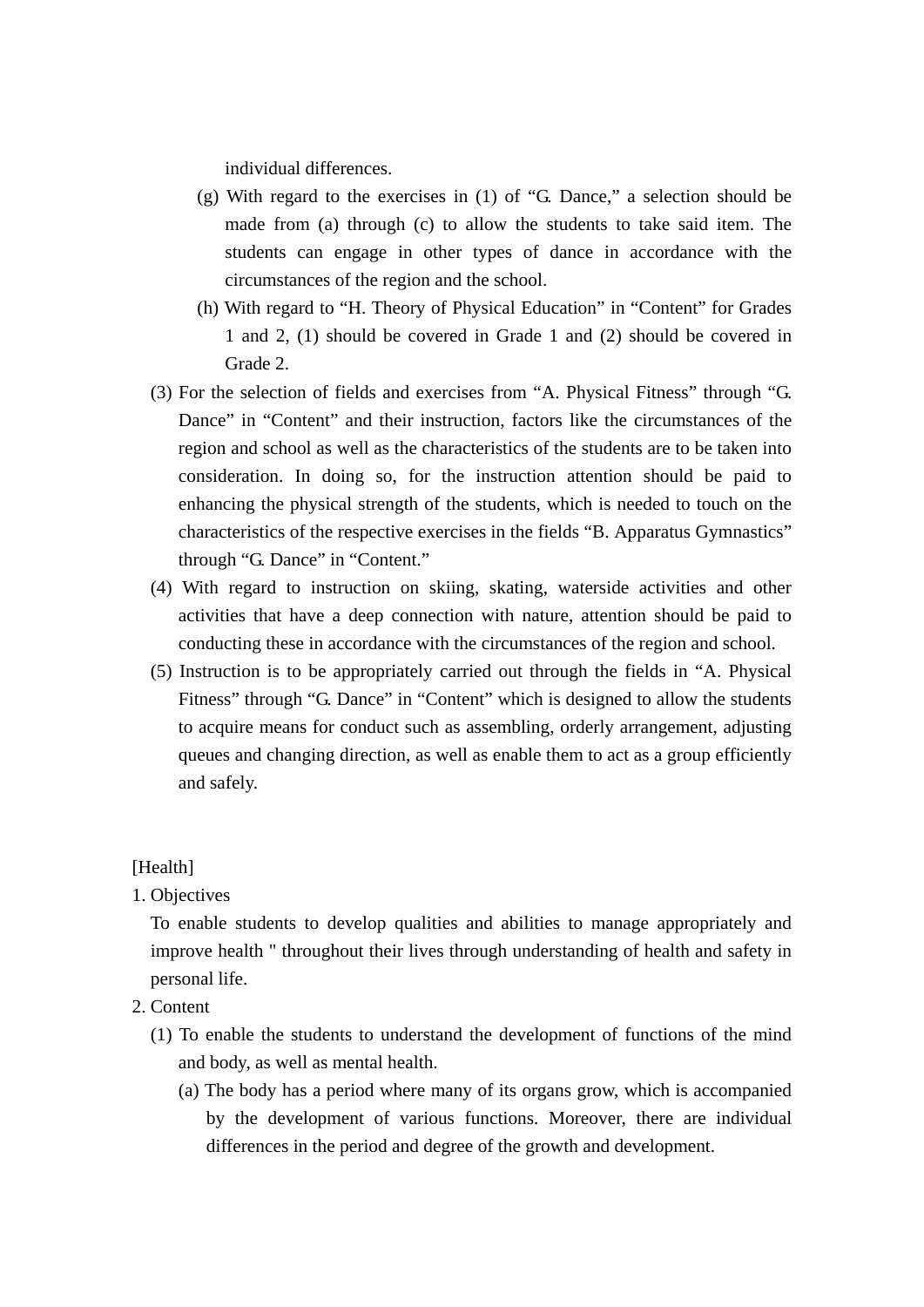- (b) During puberty, functions related to reproduction become mature by the operation of endocrine secretions. Furthermore, appropriate behaviors corresponding to the changes associated with maturity are necessary.
- (c) Mental functions such as intellectual functions, emotional functions and sociability develop influenced by factors like life experiences. In addition, self-awareness is deepened and self-formation undertaken during puberty.
- (d) The mind and body influence one another and are connected. Desires and stress affect the mind and body. In addition, it is necessary to cope with desires and stress appropriately in order to maintain healthy mind.
- (2) To enable the students to understand health and the environment.
	- (a) The body has the ability to adapt to the environment to some extent. Environments which exceed the bodies' ability have an effect on health. Moreover, there is a certain range with respect to temperature, humidity and brightness for leading a comfortable and active life.
	- (b) Drinking water and air have a close connection with health. Furthermore, drinking water and air must be managed in hygienic standards.
	- (c) The waste materials produced in daily life must be disposed in a sanitary manner so as not to pollute the environment, with due consideration for environmental conservation.
- (3) To enable the students to deepen their understanding of injury prevention.
	- (a) Injuries caused by traffic accidents and natural disasters occur related to the human factors and environment factors.
	- (b) The majority of injuries resulting from some accidents, such as car crashes, can be prevented by reinforcing safe behaviour and improving the environment.
	- (c) Injuries caused by natural disasters occur not only immediately after the outbreak of the disaster, but also as a result of secondary disasters. The majority of injuries caused by natural disasters can be prevented by preparing for disasters and evacuating safely.
	- (d) Injuries can be prevented from worsening by properly providing first-aid treatment, which includes cardiopulmonary resuscitation and the like.
- (4) To enable the students to deepen their understanding of healthy lifestyles and disease prevention.
	- (a) Health is predicated upon the interaction between host and environment. Furthermore, diseases occur as the result of the interaction between host and environmental factors.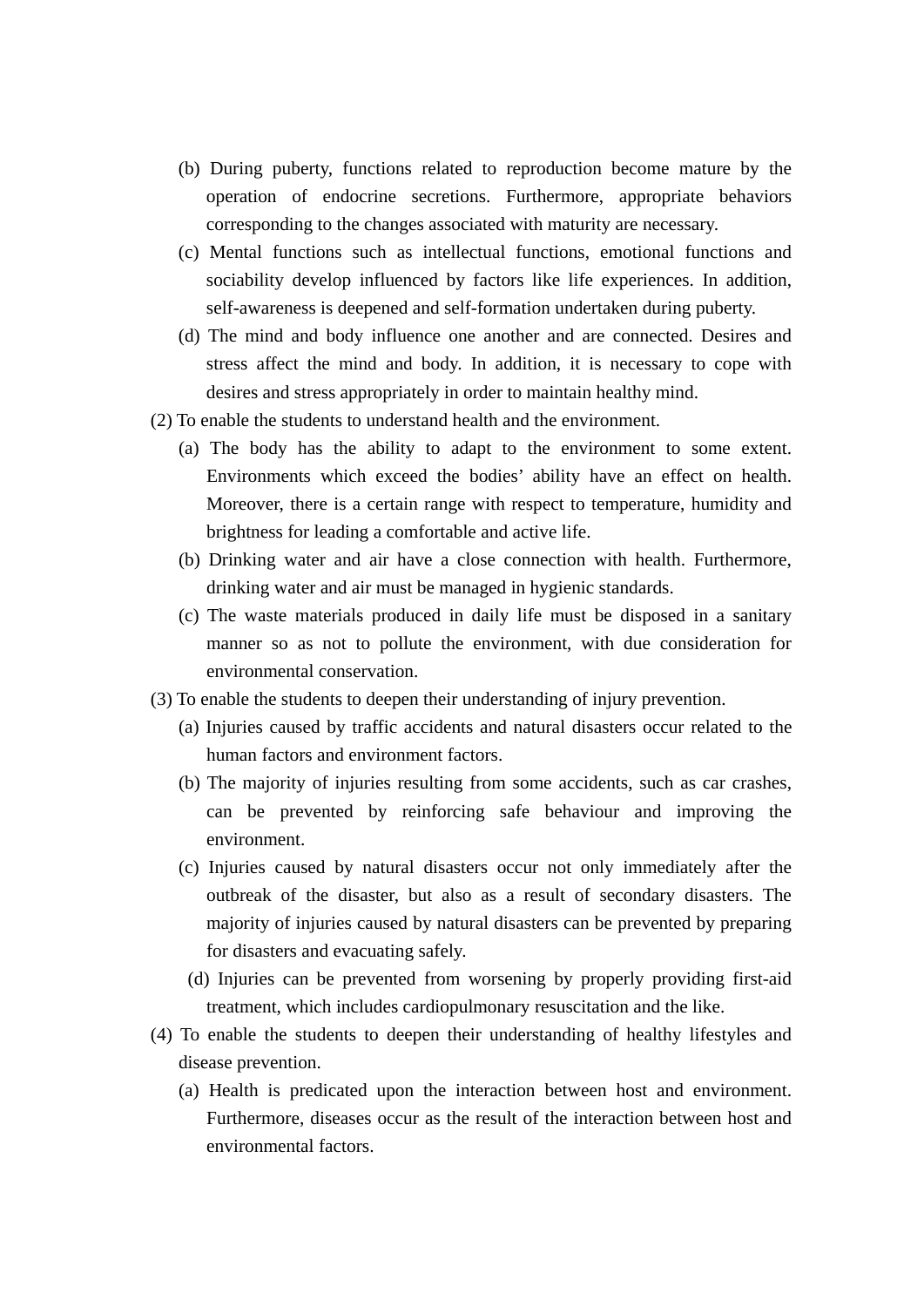- (b) A well-balanced lifestyle in terms of diet, exercise, rest, and sleep at a level appropriate for age and living environment must be continued in order to maintain and improve health. Moreover, an unhealthy lifestyle, including imbalances in the amount and quality of food, insufficient exercise and a lack of rest and sleep, produce disease such as lifestyle-related diseases.
- (c) Behaviors such as smoking, drinking and drug abuse have a variety of effects on the mind and body and can damage mental and physical health. Individuals' mental state, personal relationships and social environment have an effect on the initiation of such behaviors, and therefore appropriate measures must be taken against the factors respectively.
- (d) Pathogenic organisms are the primary cause of infectious diseases. Moreover, the majority of infectious diseases can be prevented by getting rid of the source of the outbreak, cutting off the route of transmission and enhancing the immunity of the body.
- (e) Health and medical care institutions should be effectively used for the maintenance and improvement of health and the prevention of diseases, and medicine should be used properly as well.
- (f) There is a close connection between individual health and social service for the preservation and promotion of health.
- 3. Handling the Content
	- (1) (1) in "Content" is to be dealt with in Grade 1, (2) and (3) are to be dealt with in Grade 2 and (4) is to be dealt with in Grade 3.
	- (2) In "Content," with regard to (1)-(a), respiratory and circulatory organs should primarily be dealt with.
	- (3) In "Content," with regard to (1)-(b), from the perspective that the students are beginning to reach a level of maturity in which pregnancy and childbirth become possible, fertilization and pregnancy should be dealt with, but the progression of pregnancy must not be covered. In addition, because sexual urges arise and interest in the opposite sex increases along with the maturation of body functions., it should be dealt with that students must respect the opposite sex, deal with information appropriately and choose their healthy behaviors.
	- (4) In "Content," with regard to (1)-(d), instruction should be provided on this in connection with instruction for (1)-(a) in "A. Physical Fitness" under "Content" in physical education.
	- (5) In "Content," with regard to (2), consideration should be given to dealing with relation between pollution and health on the basis of the circumstances of the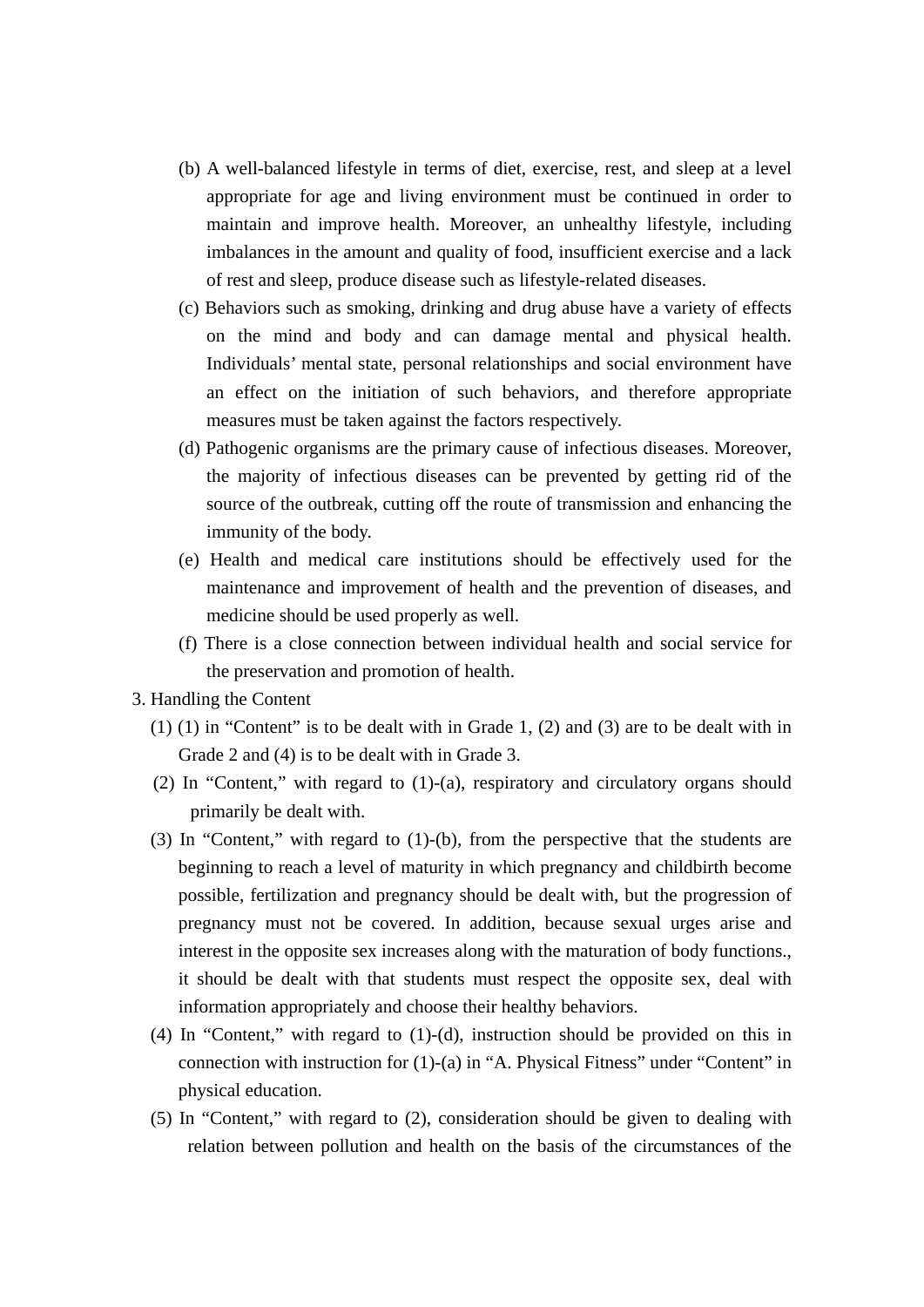region. In addition, ecosystems should not be dealt with.

- (6) In "Content," with regard to (3)-(d), first-aid treatment for injuries, such as bandaging and hemostatic techniques, should be dealt with, and practical training should be carried out. In addition, this content should be related to the content in physical education, such as swimming, in order to provide effective instruction.
- (7) In "Content," with regard to (4)-(b), consideration should be given to instruction to be based on the perspective of dietary education and linked to the development of a healthy lifestyle. Furthermore, dealing with the connection between the use of computers and other information equipment with health should also be taken into consideration as needed.
- (8) In "Content," with regard to (4)-(c), the acute health effects on the mind and body and drug dependence should be dealt with. Furthermore, with regard to drugs, stimulants, marijuana and other related drugs should be dealt with.
- (9) In "Content," with regard to (4)-(d), acquired immune deficiency syndrome (AIDS) and sexually transmitted diseases should also be dealt with.
- (10) For instruction on Health, teaching methods should be devised by incorporating learning activities that make students use the knowledge they have acquired.

### III. SYLLABUS DESIGN AND HANDLING THE CONTENT

- 1. In designing the syllabus, consideration should be given to the following:
	- (1) The allocation of school hours should be handled in the following manner.
		- (a) For the school hours for Health, around 48 unit hours should be allocated over the three grades.
		- (b) The school hours for physical education should be allocated appropriately over each grade. For this, seven or more unit hours should be allocated to "A. Physical Fitness" under "Content" in physical education for each grade, and three or more unit hours should be devoted to "H. Theory of Physical Education" for each grade.
		- (c) The school hours for the fields "A. Apparatus Gymnastics" through "G. Dance" under "Content" in physical education should be allocated with consideration given to enabling the students to master their content.
		- (d) The school hours for health should be appropriately allocated throughout the three grades. Time which has been consolidated into cohesive units to some extent should be allocated to the appropriate period in order to ensure that effective learning is carried out throughout each grade.
	- (2) The purpose of the instruction related to health and physical education in schools